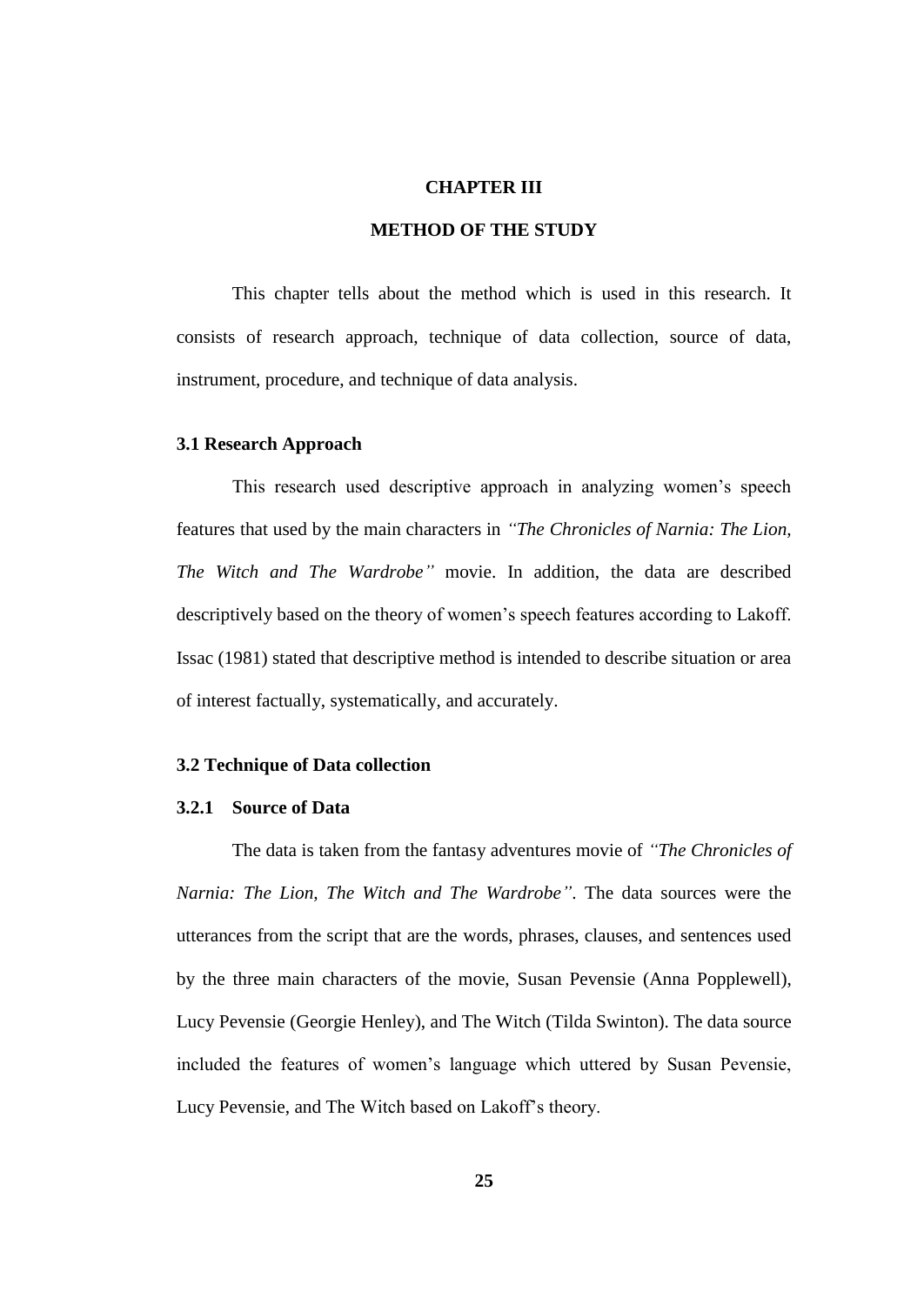#### **3.2.2 Instrument**

The main instrument is person (Moleong, 2007). Therefore, the proper instrument to analyze the data in this research is the writer herself. Moleong (2005:9) stated that a human instrument is used in a research because only human who has capability to understand the real condition of the research subject.

## **3.2.3 Procedure**

In this research, the writer collects the data through the following steps:

1. Watching and understanding the movie

The writer watched "*The Chronicles of Narnia: The Lion, The Witch and The Wardrobe"* movie from beginning to the end. Then, the writer tried to understand the story especially the characteristic of the main characters in this movie.

2. Finding and reading the script of the movie

The writer tried to find the script and read it carefully to get a better comprehension of the dialogues based on the words, sentences, clauses, or phrase that are used by the main characters.

3. Identifying the data

After finding the dialogues, the writer identified it into ten types of women's speech features such as lexical hedges or fillers, tag questions, rising intonation on declaratives, 'empty' adjectives, precise color terms, intensifiers, 'hypercorrect' grammar, 'superpolite' forms, avoidance of strong swear words, and emphatic stress.